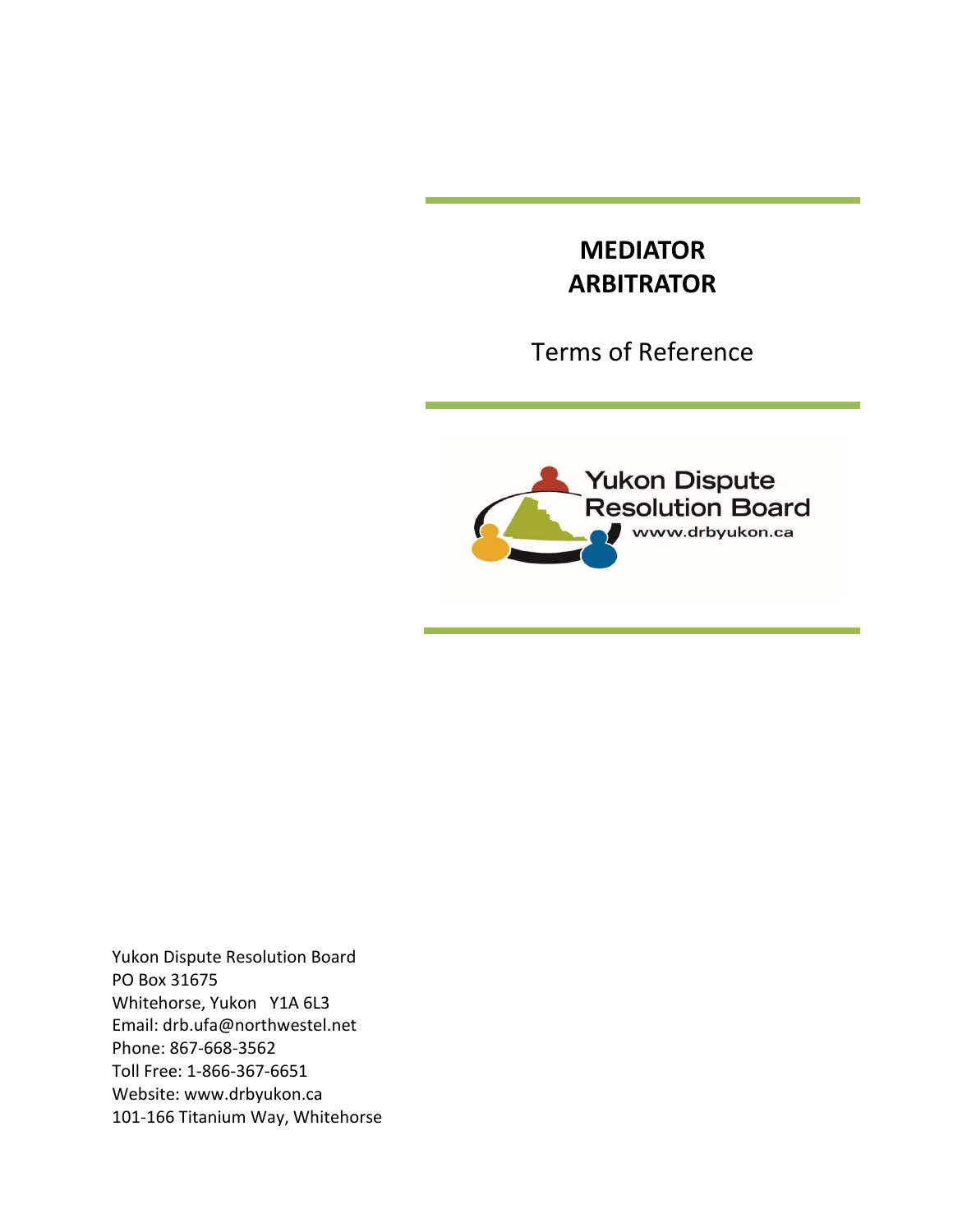## **Mediator and Arbitrator Terms of Reference**

The Dispute Resolution Board (DRB) seeks Mediators and Arbitrators interested in joining the Roster. Interested Mediators and Arbitrators will provide their CVs to the DRB and upon request provide reference letters and/or examples of decisions.

The DRB may provide training and mentorship to interested persons joining the DRB Roster.

### **MEDIATORS**

The DRB will screen potential Mediators with the discretion of accepting combinations of the following criteria:

- Possess or willing to obtain certification in mediation from a National or International institute and/or have practical experience in mediation procedures.
- Have experience in conflict resolution, negotiations, and communications.
- Have experience chairing mediations or willingness to gain further experience by observing or assisting mediation.
- Have experience with, or be agreeable to, working with the parties of a dispute to consider incorporating Yukon First Nation traditional methods and values where appropriate.
- Have a working knowledge of the history of Yukon First Nations settlement and Self-Government Agreements or willingness to take the Yukon First Nations 101 Yukon University course.

Mediators will have demonstrated competency in the areas of:

- $\checkmark$  administrative skills the ability to organize and conduct the practice of mediation in an efficient and effective manner.
- $\checkmark$  interpersonal skills the ability to conduct the mediation process in a manner which engenders mutual respect, honesty, and dignity between all those involved, to communicate effectively, practice active listening and assist others to do so.
- $\checkmark$  the ability to remain impartial and independent.
- $\checkmark$  facilitation skills the ability to conduct the mediation process using fair, flexible procedures to maximize group effectiveness.
- $\checkmark$  evidence management skills the ability to deal with the quantity and quality of complex factual evidence in a manner which facilitates the identification and analysis of relevant issues.
- $\checkmark$  writing skills the ability to effectively communicate a written logical summary report using clear, concise language appropriate to the Parties.
- $\checkmark$  procedural skills the ability to understand jurisdiction, the negotiating process, recognize the nature of the dispute and establish a clear understanding concerning the process with and between the parties.
- $\checkmark$  the ability to help the parties make their own informed decisions with respect to mediation and settlement alternatives.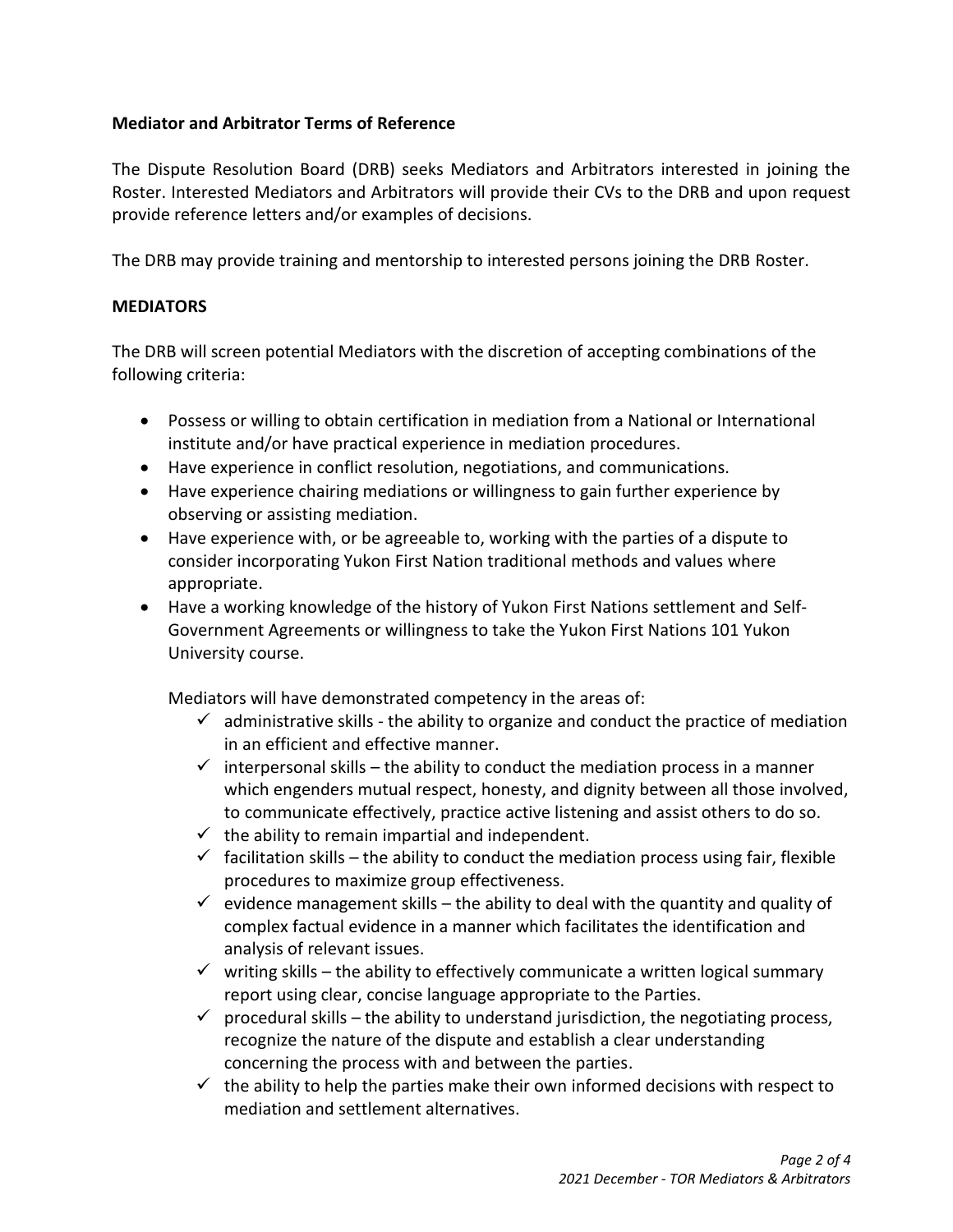### **ARBITRATORS**

The DRB will screen potential Arbitrators with the following criteria:

- Possess certification in arbitration from a National or International institute
- Have practical experience in arbitration procedures.
- Have experience in conflict resolution, negotiations, and communications.
- Have experience chairing arbitrations or willingness to gain further experience by observing or assisting arbitration.
- Have experience with, or be agreeable to, working with the parties of a dispute to consider incorporating Yukon First Nation traditional methods and values where appropriate.
- Have a working knowledge of the history of Yukon First Nations settlement and Self-Government Agreements or willingness to take the 1-day YFN 101 Yukon University online course.

Arbitrators will have demonstrated competency in the areas of:

- $\checkmark$  administrative skills the ability to organize and conduct the practice of arbitration in an efficient and effective manner.
- $\checkmark$  interpersonal skills the ability to conduct the Arbitration process in a manner which engenders mutual respect, honesty, and dignity between all those involved, to communicate effectively, practice active listening and assist others to do so.
- $\checkmark$  the ability to remain impartial and independent.
- $\checkmark$  facilitation skills the ability to conduct the Arbitration process using fair, flexible, and effective procedures.
- $\checkmark$  evidence management skills the ability to deal with the quantity and quality of complex factual evidence in a manner which ensures proper record is kept of submissions and evidence.
- $\checkmark$  writing skills the ability to effectively convey a written decision to the Parties in a fair logical manner using clear, concise language appropriate to the Parties.
- $\checkmark$  procedural skills the ability to understand jurisdiction, to reach a principled decision determining the rights and liabilities of the parties and expound that decision in the form of a reasoned award.

A mandatory requirement prior to engagement with the DRB is proof of Errors and Omissions Insurance with a minimum limit of One Million Dollars.